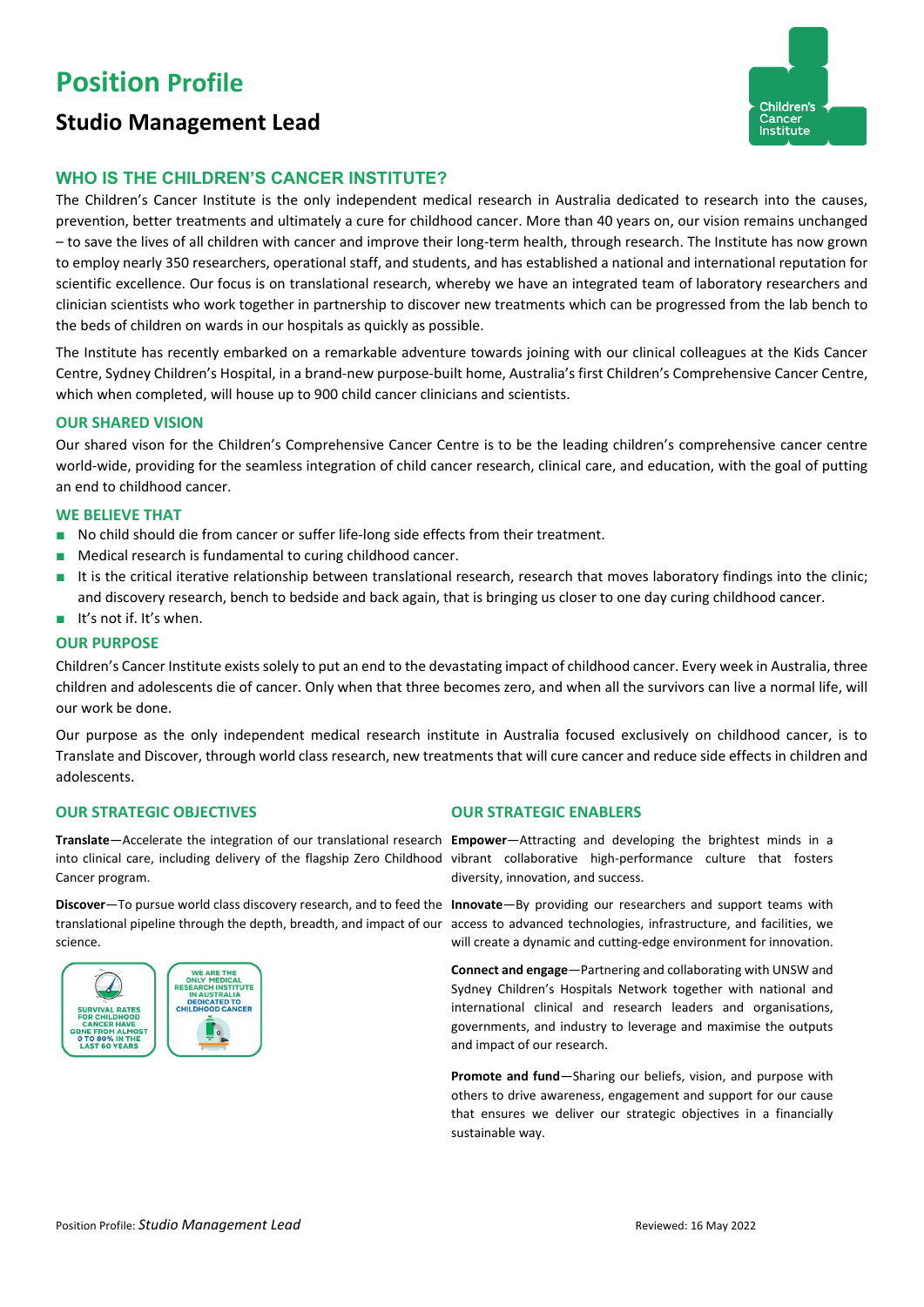#### **YOUR ROLE**

| Role:                                        | Studio Management Lead                                                                                                           | Team:                                 | <b>Marketing Campaigns</b>                                                            |
|----------------------------------------------|----------------------------------------------------------------------------------------------------------------------------------|---------------------------------------|---------------------------------------------------------------------------------------|
| <b>Job Family:</b>                           | Marketing & Fundraising                                                                                                          | <b>Reports To:</b>                    | GM - Marketing Campaigns                                                              |
| <b>Salary Band:</b>                          | <b>B4</b>                                                                                                                        | <b>Manages:</b>                       | Designer (external)                                                                   |
| <b>Key Internal</b><br><b>Relationships:</b> | Marketing Campaigns team<br>Brand, product & comms team<br>Data analytics team<br>Customers & supporters' team<br>Wider CCI team | Key External<br><b>Relationships:</b> | Freelancers and marketing agencies as<br>reguired<br>Donors and partners as required. |

#### **YOUR PURPOSE**

Help the Institute to cure every child of cancer by managing the allocation of resources and project managing the delivery of marketing campaigns and projects for the Institute, designed to achieve financial and non-financial KPIs. You will ensure campaign continuity through fiscal administration, planning, innovation, efficacy, & continuous improvement in developing & delivering an array of projects, as part of an agreed annual business plan.

Work collegially with the Marketing Campaign Team, Brand, Product and Digital team, Customers & Supporters Team, Data & Analytics team and other codesign stakeholders to ensure access to resources to deliver activity that delivers the "Journey of One" by strengthening our brand, growing our supporter base, and increasing lifetime value from event participants.

The Studio Management Lead is responsible for managing access to resources to enable the successful delivery of marketing campaigns and projects for the Institute. This role will oversee the hand-on process of taking a job from brief to concept to finished product. You will have your finger on the pulse of the Marketing & Fundraising team, ensuring briefs received are complete and high quality, determining and allocating resources to work on each project or brief and monitoring all jobs to ensure their timely delivery according to needs and objectives.

The Studio Management Lead works closely with the Marketing Campaigns Executive to ensure campaigns are completed on time and to brief, with the Marketing Campaigns Team and Brand, Product and Comms team plus agencies and freelancers to ensure that all aspects of a brief and campaign are delivered to a high standard.

You will collaborate closely with the team as project manager, to ensure the business runs efficiently and that projects are delivered effectively including managing estimating/pricing, traffic management, production management, quality control, resource allocation and deadline management.

Overall, this person will be passionate about working to drive us forward and help make our creative process to delivery as smooth as possible.

#### **YOUR KEY OUTCOMES/ KEY RESULTS**

| <b>Connection to the Cause   4</b> | In conjunction with Marketing & Fundraising team, deliver an agreed 'Journey of One' |  |
|------------------------------------|--------------------------------------------------------------------------------------|--|
|                                    | activity program to achieve short term and long-term income and sustainability KPIs, |  |
|                                    | including gross income, net income, acquisition, retention, and growth targets       |  |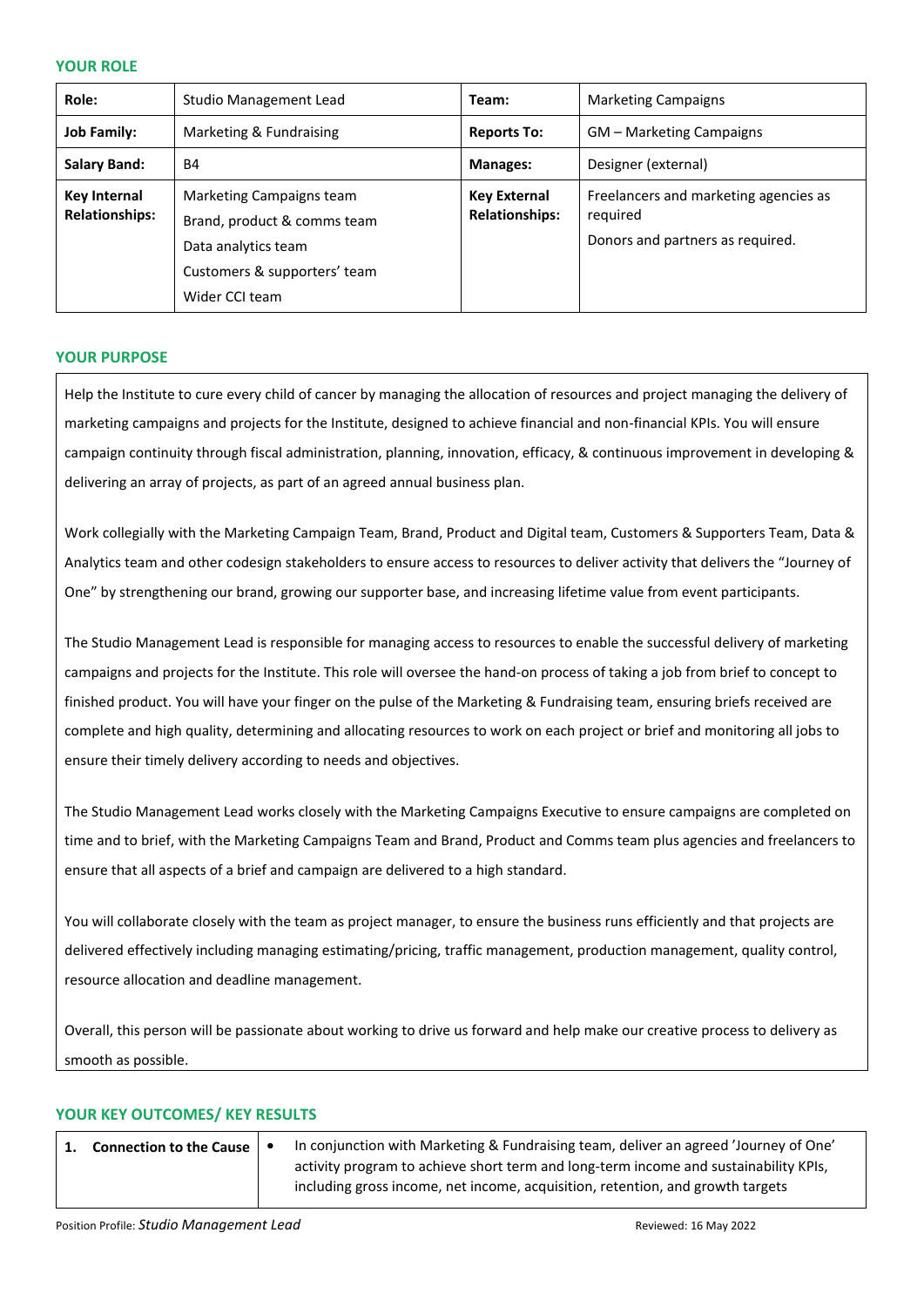|                                      | $\bullet$ | Managing the day-to-day delivery of all marketing and communication briefs (integrated<br>assets including print, digital, social, email, multi-media, events etc) submitted making<br>full use of project management and collaboration tools and delivering a refined process<br>to support this. |
|--------------------------------------|-----------|----------------------------------------------------------------------------------------------------------------------------------------------------------------------------------------------------------------------------------------------------------------------------------------------------|
|                                      | $\bullet$ | Managing all aspects of the budget for each project, along with financial tracking and<br>controls. Efficiently managing studio time, agency, and freelance resources, in<br>accordance with the budget and refined budget management process.                                                     |
|                                      | $\bullet$ | Managing the multi-disciplinary delivery of briefs, clearly communicating the client and<br>project needs to the team delivering the activity (designers, copy writer, videographer<br>etc) to ensure that the work meets the agreed brief.                                                        |
|                                      | $\bullet$ | Assessing, interrogating, and clarifying client briefs and assigning the appropriate<br>resource to a project.                                                                                                                                                                                     |
|                                      | $\bullet$ | Proofing and reviewing designs and checking documents/ assets before they are shared<br>with the account team / client.                                                                                                                                                                            |
|                                      | $\bullet$ | Creating and implementing deadlines, project goals, expectations, workflows, project<br>performance reports to ensure a smooth production process with on-time delivery.                                                                                                                           |
|                                      | $\bullet$ | Managing procurement of print, large format production, subscriptions and tools and<br>organise deliveries.                                                                                                                                                                                        |
|                                      | $\bullet$ | Curating image libraries and video, artwork, and branding assets. Ensuring files are<br>stored and named according to protocols and timesheets are completed effectively.                                                                                                                          |
|                                      | $\bullet$ | Setting up systems and processes so that the wider team are aware of how the brief<br>process operates.                                                                                                                                                                                            |
|                                      | $\bullet$ | Relationship builders and balance the client, the work, and the team.                                                                                                                                                                                                                              |
|                                      | $\bullet$ | Raise quotes for new jobs and consult with vendors, review quotes, verify production<br>specs, and manage the production process.                                                                                                                                                                  |
|                                      | $\bullet$ | Establish and adhere to style guides, standards, specifications, and rights management<br>for all agency work, including photography, graphics, typography, colour, sizing, spacing,<br>templates, illustration, storyboarding, iconography, etc.                                                  |
|                                      |           | Liaising with each client to ensure that the briefs are accurate, high quality and include<br>all information, providing turnaround times, regular updates and managing issues with<br>clients.                                                                                                    |
|                                      |           | Ensure projects are on track, and ensure the progress is accurately reflected within our<br>internal workflow management system.                                                                                                                                                                   |
|                                      | $\bullet$ | You undertake other activities as directed to support the Institute's vision and purpose                                                                                                                                                                                                           |
| <b>Key Measures</b><br>2.            | ٠         | Journey of One implementation through campaign delivery                                                                                                                                                                                                                                            |
|                                      | $\bullet$ | Service Level Agreement for marketing campaigns with key internal partners                                                                                                                                                                                                                         |
|                                      |           | Expenditure budget management                                                                                                                                                                                                                                                                      |
| <b>Systems &amp; Processes</b><br>3. | $\bullet$ | Support for the implementation of the technology required to deliver Journey of One e.g.,<br>Salesforce, Marketing Automation, Donor Journeys                                                                                                                                                      |
|                                      | $\bullet$ | Support for effective project planning and management tools and processes                                                                                                                                                                                                                          |
|                                      |           | Contribution to effective systems and processes to enable the Marketing & Fundraising<br>team to complete their roles efficiently and with ease.                                                                                                                                                   |